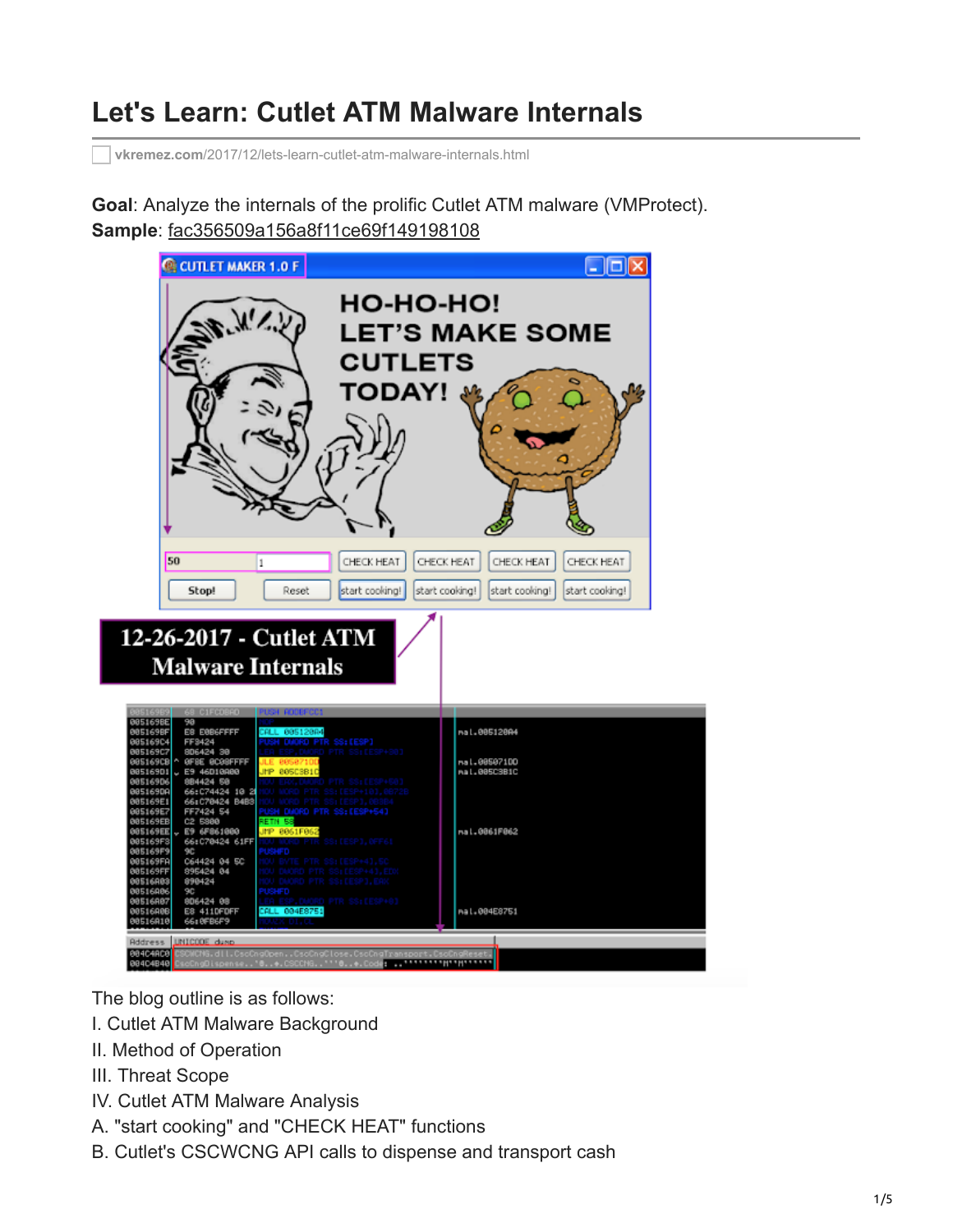# V. Possible Mitigation

### VI. YARA RULE

# **I. Cutlet ATM Malware Background**

This Cutlet malware became one of the most widely used malware targeting Automated Teller Machines (ATMs). The ATM malware is available on the underground and leveraged by multiple actors in numerous ATM jackpotting heists. The malware targets one ATM vendor only, which is Diebold Nixdorf, formerly known as Wincor Nixdorf.

# **II. Method of Operation**

The Cutlet malware is to be installed into individual ATMs, designed to make targeted machines dispense bills automatically via emptying cash-carrying cassettes. Typically, the ATM malware operation requires two individuals to be involved: one with the direct physical access to the ATM device connected to its backend USB port via a controlled PC; another one - remotely connected and able to release the key to dispense the cash to the first individual. By and large, the Cutlet malware, written in Borland Delphi, demonstrates its developer familiarity with the ATM-specific model proprietary API calls.

# **III. Threat Scope**

Alongside with the infamous Tyupkin, Skimer, and Ripper ATM malware, the Cutlet ATM malware is a formidable threat on the ATM malware landscape. The surfaced reports generated a significant amount of attention to the malware from the industry( $\frac{1}{2}$ ) and has sparked interest within the cybercriminal underground.

# **IV. Cutlet ATM Malware Analysis (version 1.0 F)**

# **A. "start cooking" and "CHECK HEAT" functions**

Essentially, while heavily packed, the core Cutlet ATM malware is rather trivial and targets only ATM manufacturer. The variant accepts the integer input from 1-9, which corresponds to ATM cassette slot number from 1-9.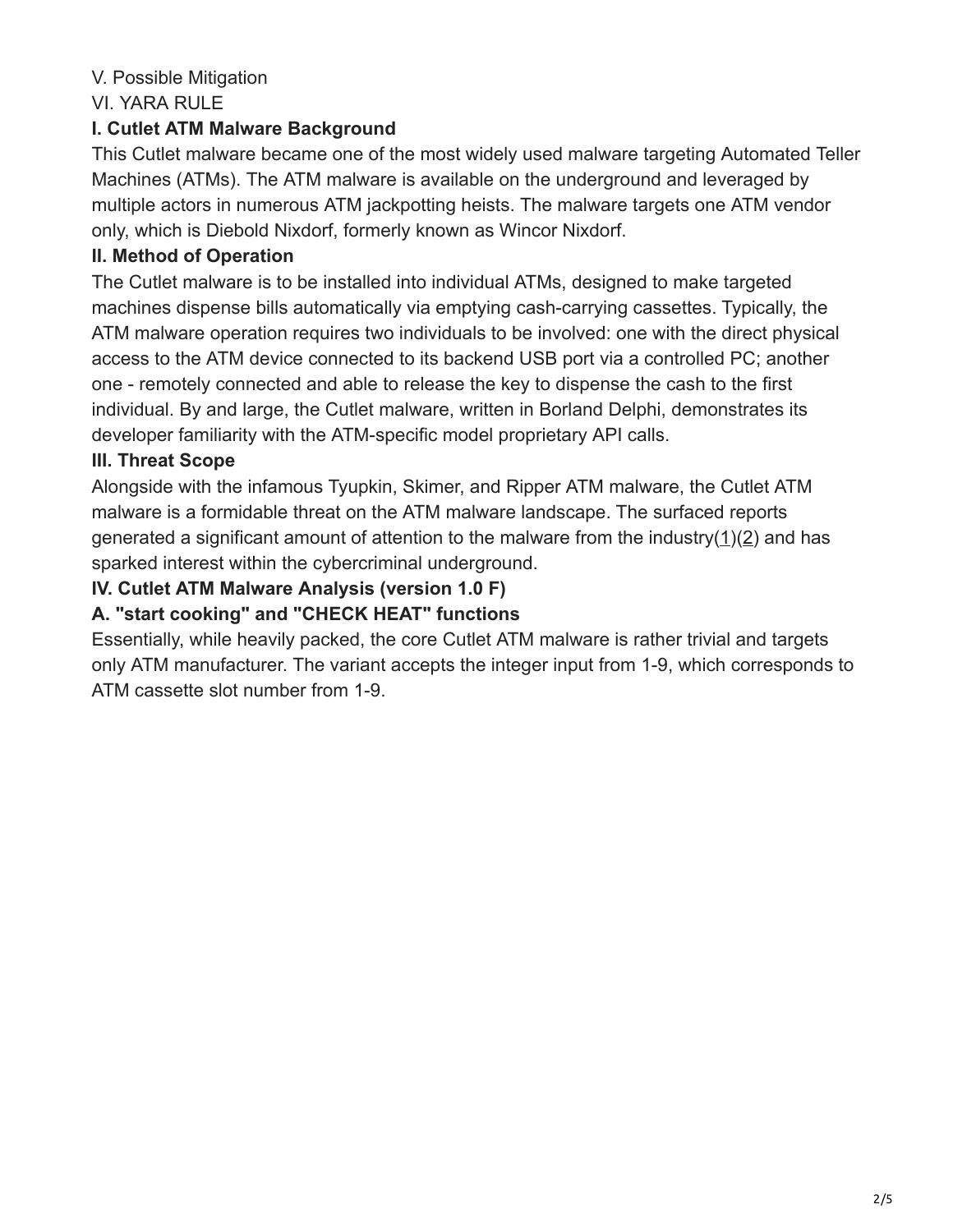

<cassette slot number (integer) x 50 "CUTLETS" of banknotes count 60>

The main malware functions work as follows:

**"start cooking!"** -> Dispense 50 "CUTLETS" of banknotes count 60

"**CHECK HEAT"** -> Dispense 1 "CUTLET"

**"Reset"** -> Reset the cash dispensing process

**"Stop!"** -> Terminates the cash "cooking" process

# **B. ATM's CSCWCNG API calls to dispense and transport cash**

The malware operates leveraging the Nixdorf proprietary CSCWCNG.DLL API calls to manipulate the machine as follows:

**CscCngOpen** -> Connect to the ATM cashout module called "CNG" and open the device **CscCngDispense** -> Dispense cash function to tray

**CscCngTransport** -> Transport cash to the collection for pickup

# **V. Possible Mitigation**

Monitoring, and reviewing any third-party applications that leverage the CSCWCNG API calls might assist with mitigating exposure to the Cutlet malware once it is already installed. It might be a good idea to whitelist only necessary applications to allow them to leverage these API calls.

# **VI. YARA RULE**

# **rule crime\_win32\_atm\_cutlet\_unpacked\_in\_memory {**

# **meta:**

 description = "Detects Cutlet ATM malware" author = "@VK\_Intel"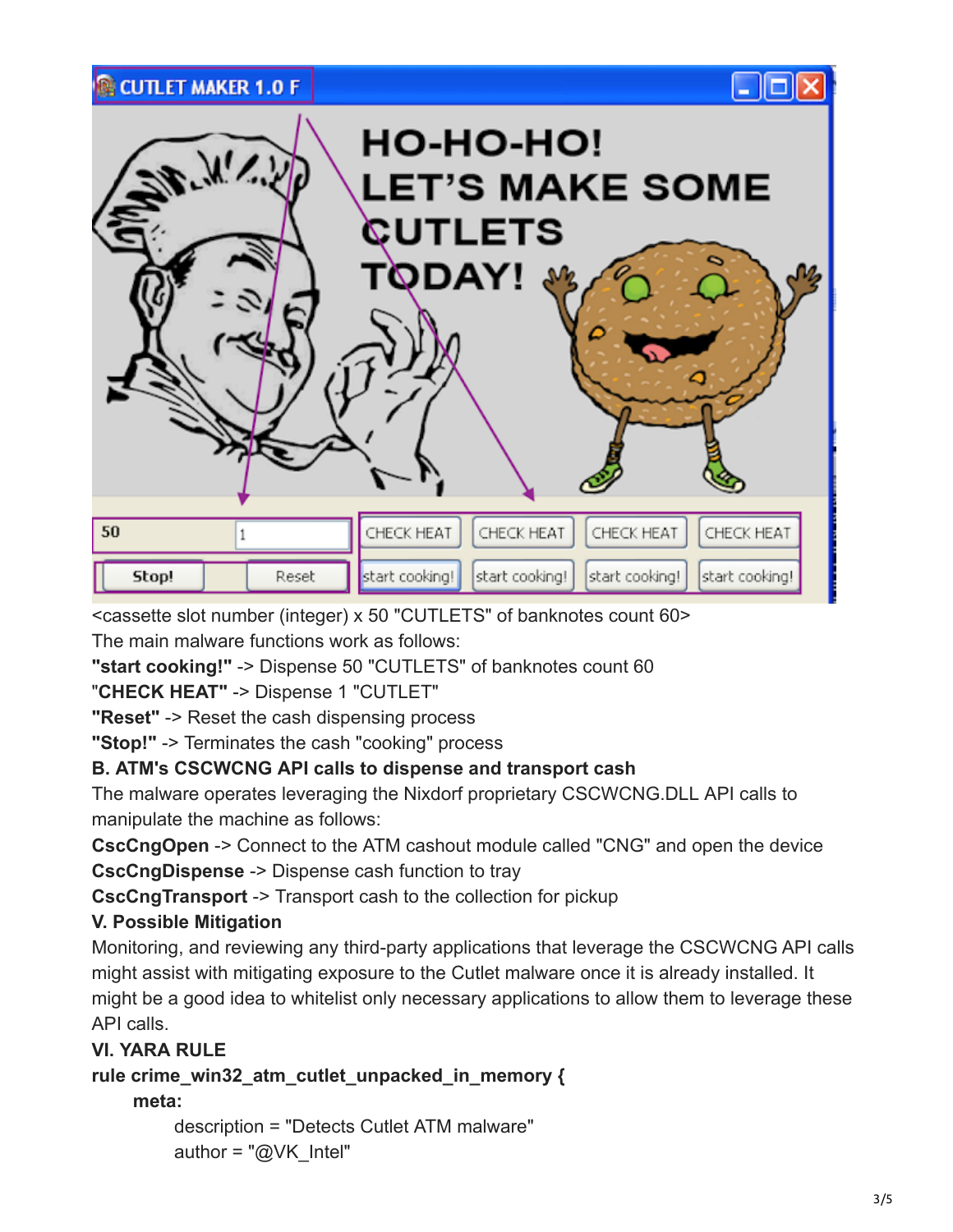reference = "Detects the Cutlet ATM malware" date = "2017-12-26" hash = "fac356509a156a8f11ce69f149198108"

#### **strings**:

 // DIEBOLD NIXDORF DLL ATM LIBRARY \$dll = "CSCWCNG.dll" wide ascii

// DLL PROCEDURES ASSOCIATED WITH CUTLET ATM

\$dll\_proc1 = "CscCngClose" wide ascii

\$dll\_proc2 = "CscCngTransport" wide ascii

\$dll\_proc3 = "CscCngReset" wide ascii

\$dll\_proc4 = "CscCngDispense" wide ascii

\$dll\_proc5 = "CscCngOpen" wide ascii

### // CUTLET MALWARE STRINGS

\$str0 = "CSCCNG" wide ascii

\$str1 = "Code:" wide ascii

\$str2 = "Delphi" wide ascii

#### **condition:**

\$dll and 4 of (\$dll\_proc\*) and all of (\$str\*)

### }

**Update (01-01-2017):** The observed Cutlet ATM malware variants are as follows:

| <b>CUTLET ATM MD5 Hash</b>       | <b>Date</b><br><b>First</b><br><b>Seen</b> | <b>Version</b><br><b>Seen</b> | <b>Filename</b><br><b>First Seen</b> | <b>Country</b><br><b>First</b><br><b>Seen</b> |
|----------------------------------|--------------------------------------------|-------------------------------|--------------------------------------|-----------------------------------------------|
| fac356509a156a8f11ce69f149198108 | $2016-$<br>08-04<br>20:49:28               | <b>VERSION</b><br>1.0 F       | $cm.vmp.exe$ $&$<br>cm17F.exe        | Unknown<br>&<br>Moldova                       |
| ee1b05b6c3b51472c98f3640cdec278b | $2017 - 11 -$<br>12<br>12:56:22            | <b>VERSION</b><br>1.0 F       | cm17F [1-<br>1139].exe               | Ukraine                                       |
| dcf51a144816275fa4e3c3724731dca9 | $2016 -$<br>$08 - 18$<br>14:54:11          | <b>VERSION</b><br>1.0 F       | cm16F.exe                            | Sweden                                        |
| 3c3a3923e457467c39d0075f5c72a1b7 | $2017 - 11$<br>13<br>08:15:35              | <b>VERSION</b><br>1.0 F       | 000538.exe                           | Ukraine                                       |